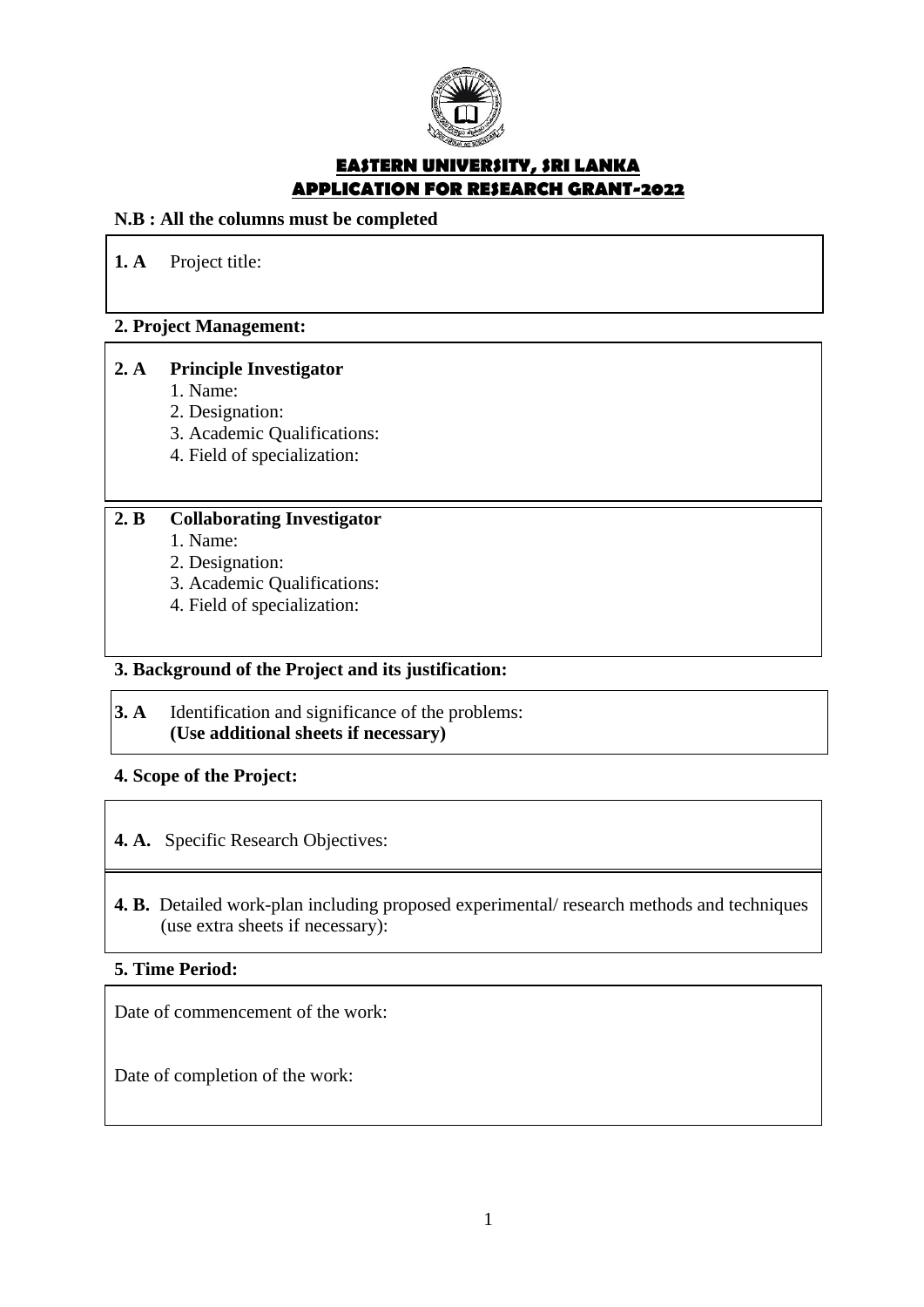# **6. Operational Budget:**

## **6 A Expendable Supplies:**

| Consumables (Give details of item |  |
|-----------------------------------|--|
| quantity and cost)                |  |
|                                   |  |
|                                   |  |
|                                   |  |
| <b>Total</b>                      |  |

# **6 B Travel and Subsistence (University Staff) :**

| Travel and Subsistence (Give Details) |  |
|---------------------------------------|--|
|                                       |  |
| $Rs.\dots\dots./mile$                 |  |
| 2. Approx:Days $\omega$               |  |
| Rs/day subsistence                    |  |
| Driver                                |  |
| <b>Total</b>                          |  |

## **6. C Other Costs:**

| Other miscellaneous costs<br>Give Details) |  |
|--------------------------------------------|--|
|                                            |  |
|                                            |  |
|                                            |  |
| <b>Total</b>                               |  |

## **6. D Budget Summary:**

|              | <b>Description</b>                                                     | <b>Ceiling (Rs)</b> |
|--------------|------------------------------------------------------------------------|---------------------|
| $\mathbf{1}$ | Local Travel & Accommodation (only for the                             |                     |
|              | investigators)                                                         |                     |
| 2            | Chemicals & Consumables                                                |                     |
| 3            | Laboratory analysis from recognized labs in                            |                     |
|              | universities/research institutes                                       |                     |
| 4            | <b>Stationary &amp; Printing</b>                                       |                     |
| 5            | <b>Payment for Research Assistance</b>                                 |                     |
| 5.1.         | For undergraduate/graduates/technicians (up to Rs.<br>150.00 per hour) |                     |
| 5.2.         | for Labourer $(s)$ (up to Rs. 100.00 per hour)                         |                     |
| 6.1          | Payment for Data Collection (questionnaires                            |                     |
|              | filled/Field Observation/Focus Group                                   |                     |
|              | Discussion/Interview)                                                  |                     |
| 6.2          | Purchasing secondary/data                                              |                     |
| 7            | Expenditure to host visiting collaborative researcher                  |                     |

**Total Estimated Project Cost Rs………………………………..**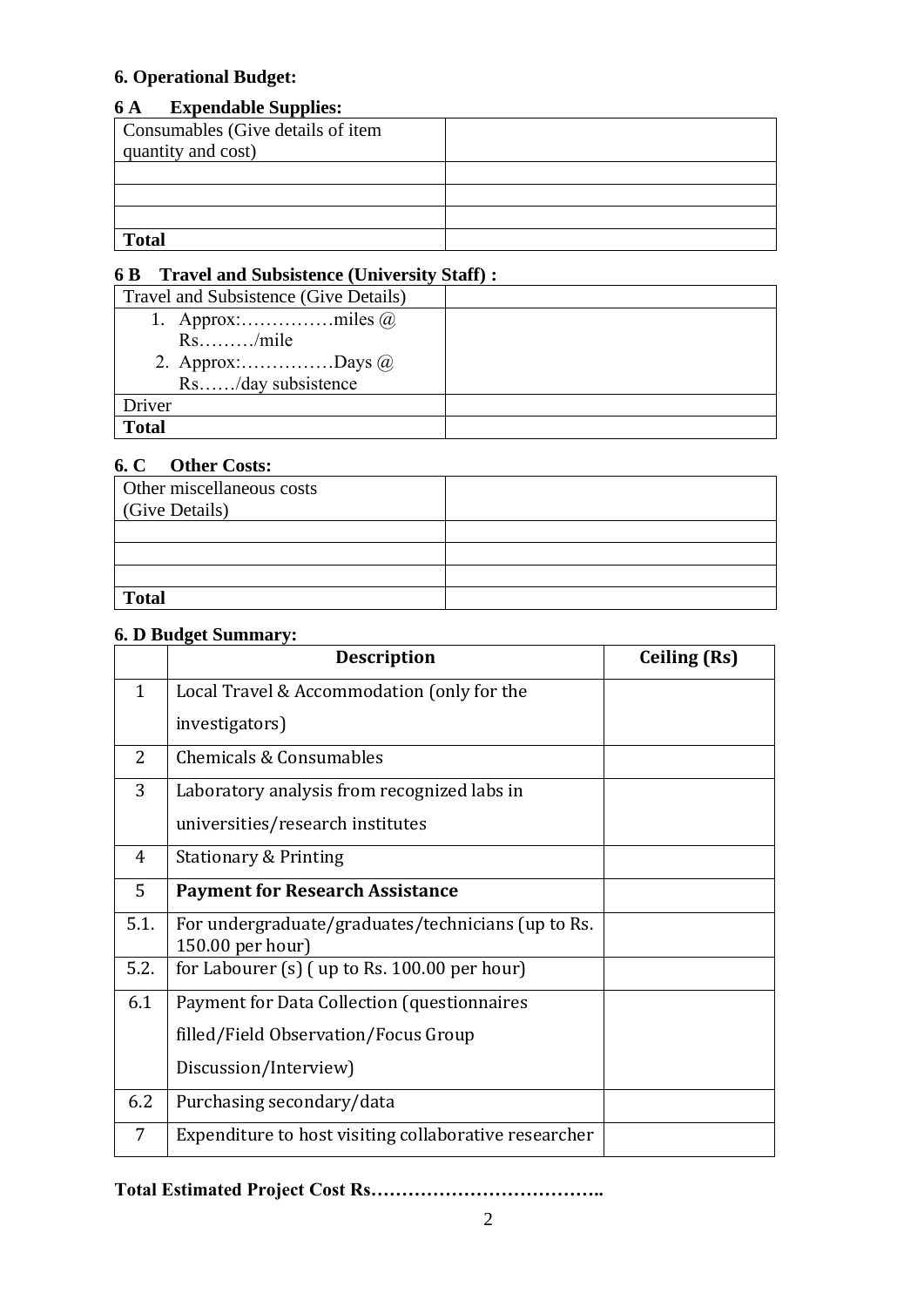| $\ldots$ became of previous become orality obtained. |                   |                           |             |                                                                                                                    |  |  |
|------------------------------------------------------|-------------------|---------------------------|-------------|--------------------------------------------------------------------------------------------------------------------|--|--|
| No.                                                  | Name of Principal | Topic of Research Project | Year of     | Publication                                                                                                        |  |  |
|                                                      | Investigator      |                           | <b>EUSL</b> | related to this                                                                                                    |  |  |
|                                                      |                   |                           | Grant/s     | grant (ie. Peter, M. and Smith, O.                                                                                 |  |  |
|                                                      |                   |                           | obtained    | 2018. Effectiveness of molecular<br>techniques in plant breeding. Journal of<br>Biotechnology. Vol.2 (2). 19 - 29. |  |  |
|                                                      |                   |                           |             |                                                                                                                    |  |  |
|                                                      |                   |                           |             |                                                                                                                    |  |  |
|                                                      |                   |                           |             |                                                                                                                    |  |  |
|                                                      |                   |                           |             |                                                                                                                    |  |  |

## **7. Details of previous EUSL Grants obtained:**

### **Declaration:**

I have read and understand the guidelines of Regulations Governing the Award of University Research Grants in the CQA website (cqa@esn.ac.lk)

I declare that this Research/Experiment has not performed by me/others previously and I assure that the completion report will be submitted to the Research Committee on or before the stipulated date.

| Principal Investigator | ٠ |
|------------------------|---|
| Signature              |   |
| Date                   |   |

### **Recommendations:**

When forwarding application the Heads of Departments are expected to consider the following aspects- that there is no duplication in funding for the project that the applicant will be able to devote sufficient time to carry out the project and that the required University staff could be engaged for the project.

I confirm that I have read and the project is recommended/not recommended

| <b>Signature of Head of Department</b>               | <b>Date</b> |  |  |
|------------------------------------------------------|-------------|--|--|
| Approve and recommended the project.                 |             |  |  |
|                                                      |             |  |  |
| <b>Chairperson of the Faculty Research Committee</b> | Date:       |  |  |
| Approve and recommended the project.                 |             |  |  |
|                                                      |             |  |  |
| <b>Signature of Dean of the Faculty</b>              | Date        |  |  |